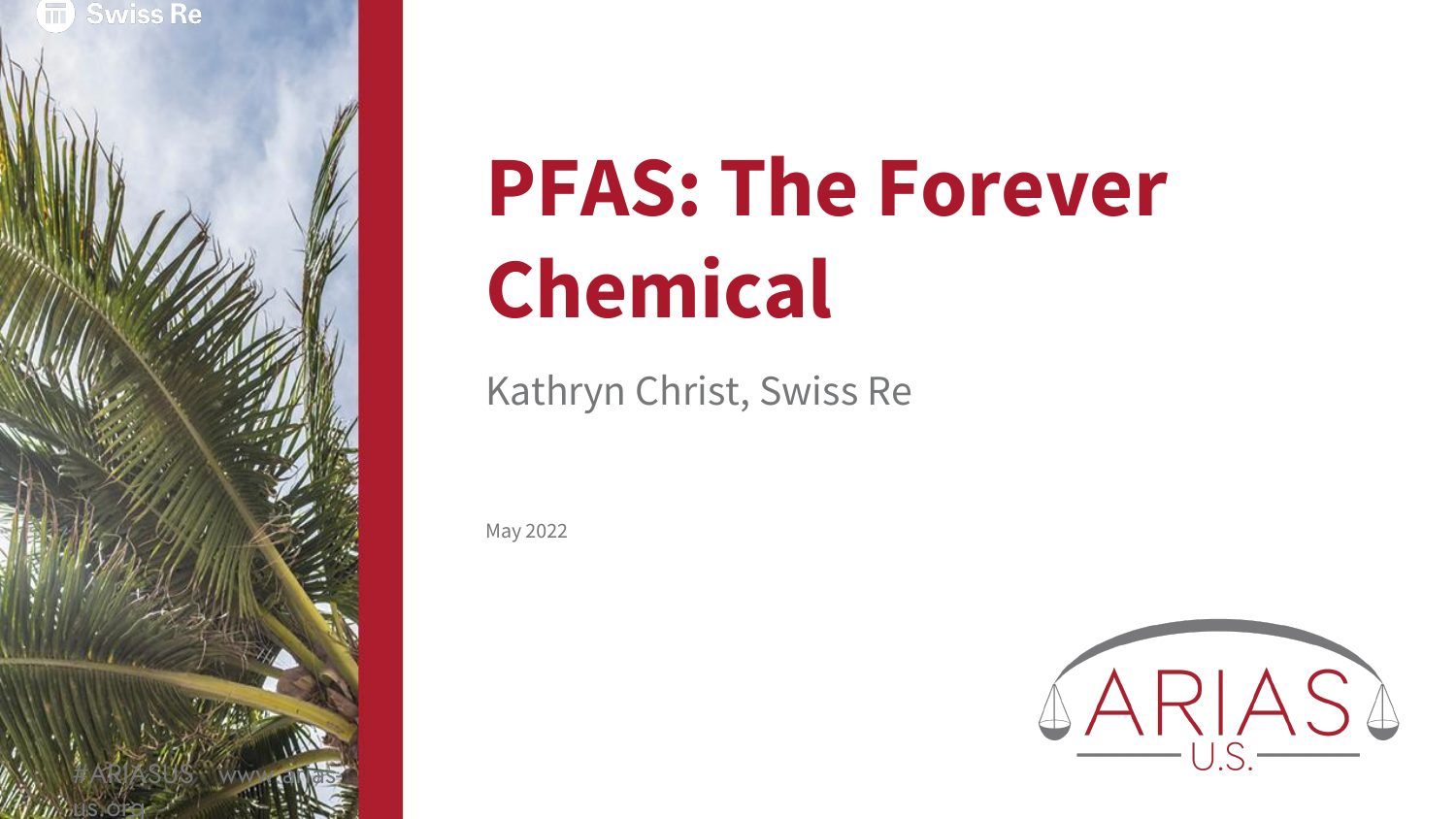## **Why?**

- They are everywhere
- They don't break down in soil or water
- Found in a huge number of industries and products (used in ski wax and found in the Alps!)
- Clean-up of water contamination is/will be a huge cost
- Likely to follow MTBE litigation suits will be against manufacturers, dumpers, downstream users

## **"The #1 Emerging Risk"**

(Praedicat)

Image: https://securitymea.com/wp-content/uploads/2020/02/Risk-Ahead.jpg

(Source: Praedicat Interview/Carrier Management: https://www.insurancejournal.com/news/national/2020/09/17/582798.htm

#### #ARIASUS • www.arias-us.org





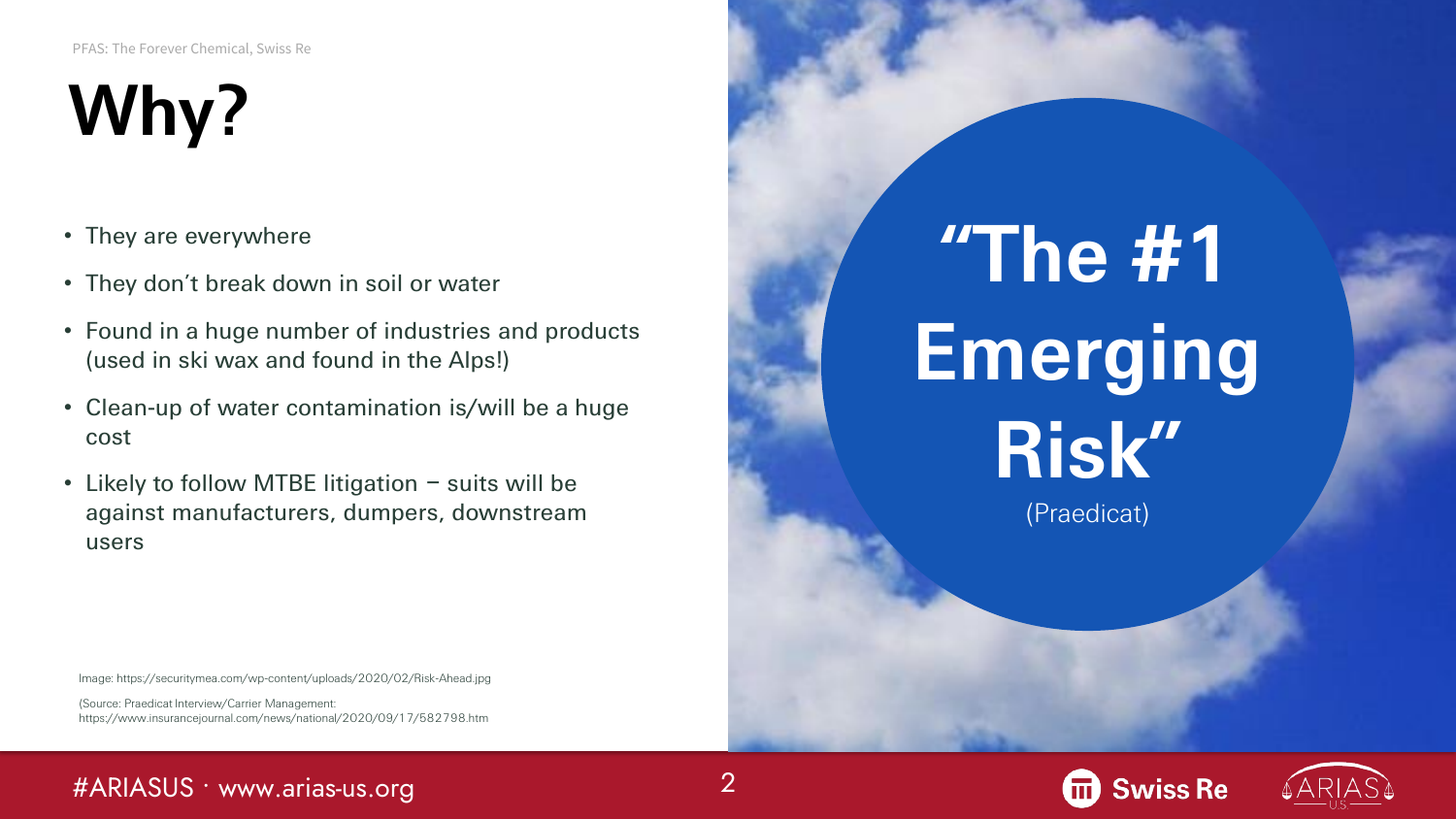### **What are PFAS?**







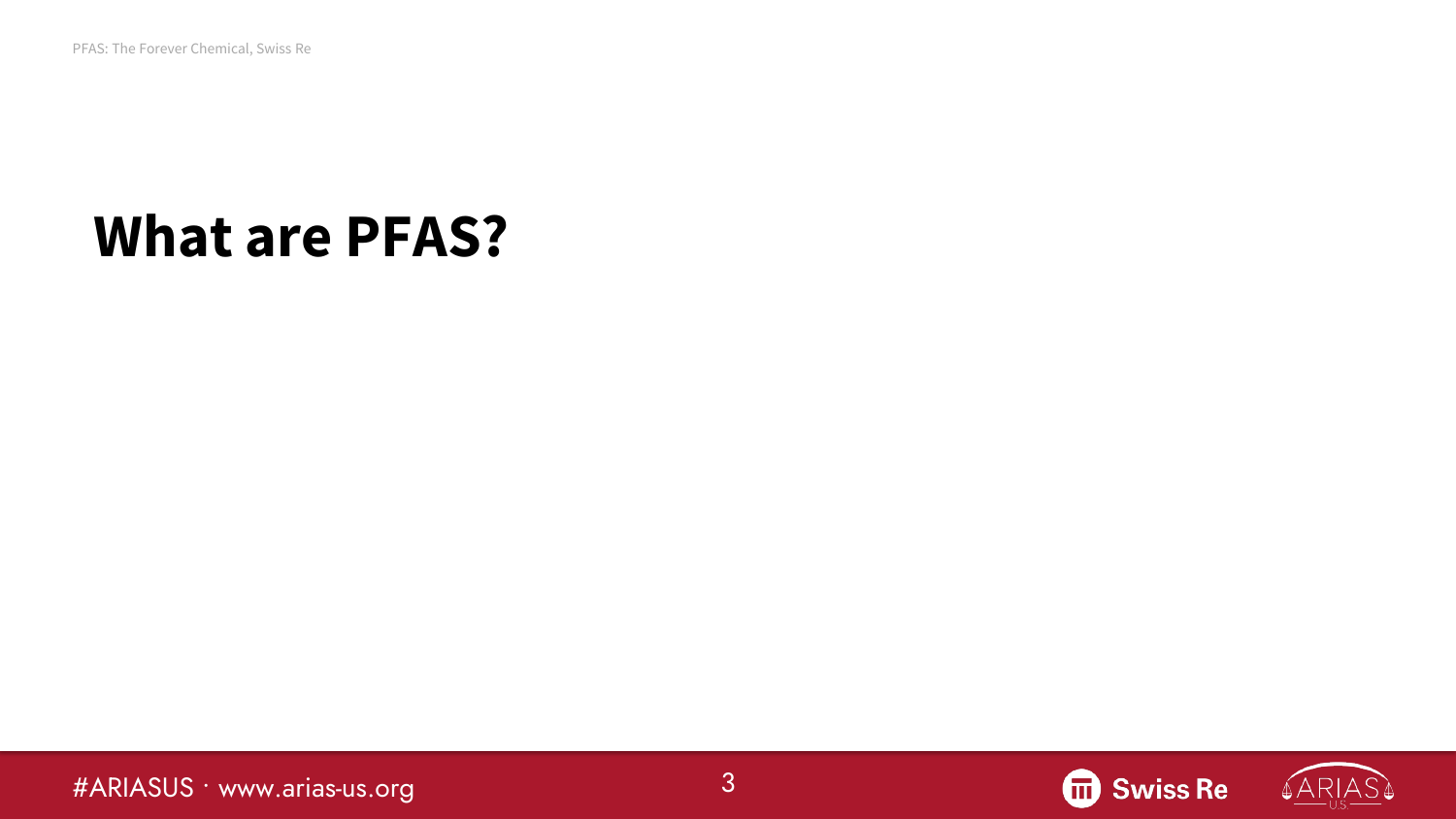PFAS: The Forever Chemical, Swiss Re

## **Fluorine + Carbon = PFAS** (Per- and polyfluoroalkyl substances)

- PFAS is an umbrella term to indicate more than 7,000 compounds with very different chemical and physical properties
- Classification based on polymeric vs non-polymeric structure and functional groups
- Focus on *Non-polymer* compounds most commonly detected and the subject of regulatory scruitiny



http://theic2.org/article/download-pdf/file\_name/2019-01- [28\\_The%20PFAS%20Universe%20Webinar%2030Jan2019\\_FINAL](http://theic2.org/article/download-pdf/file_name/2019-01-28_The%20PFAS%20Universe%20Webinar%2030Jan2019_FINAL_1p.pdf) \_1p.pdf



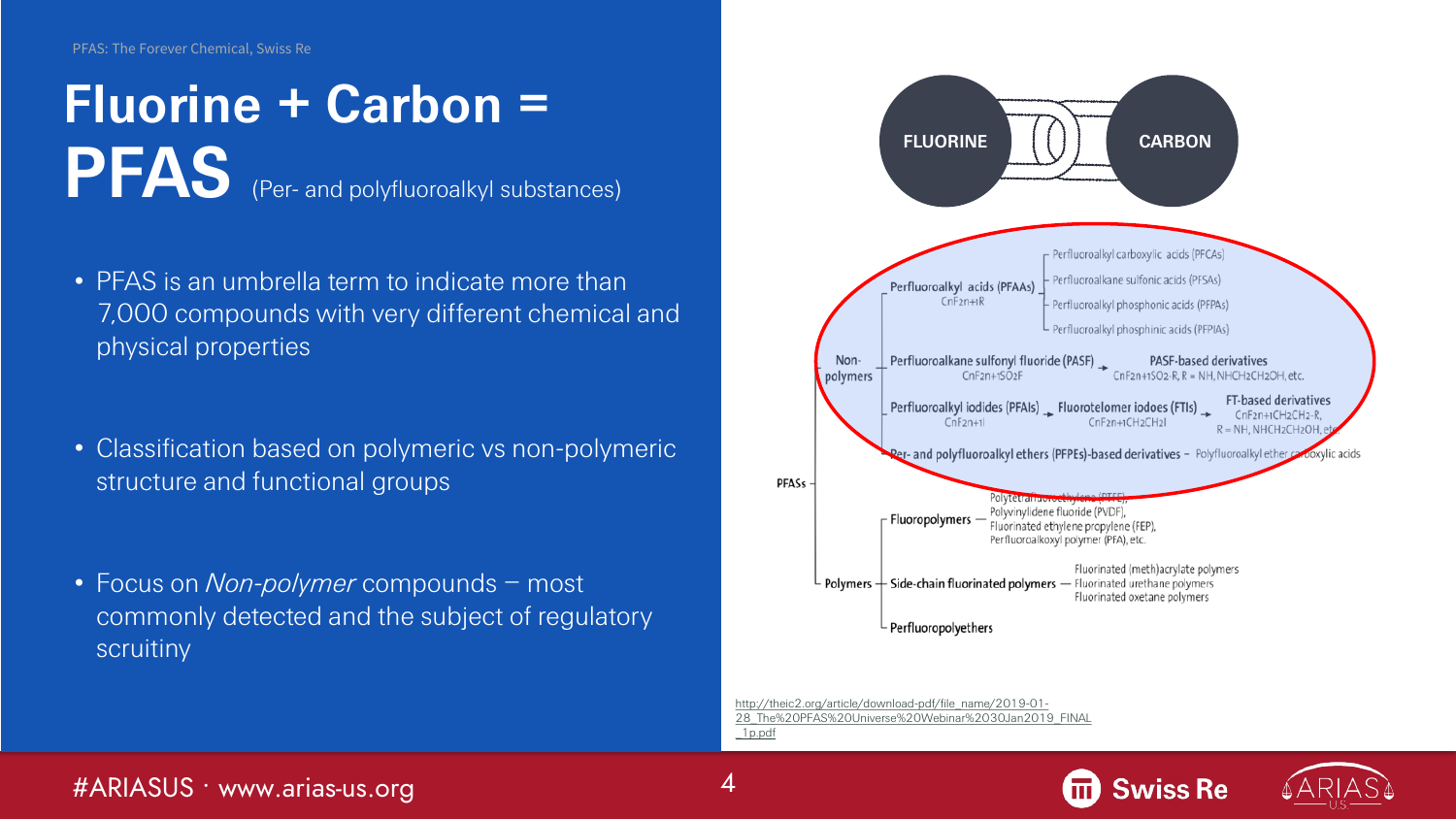### **Sources and Exposure Pathways**



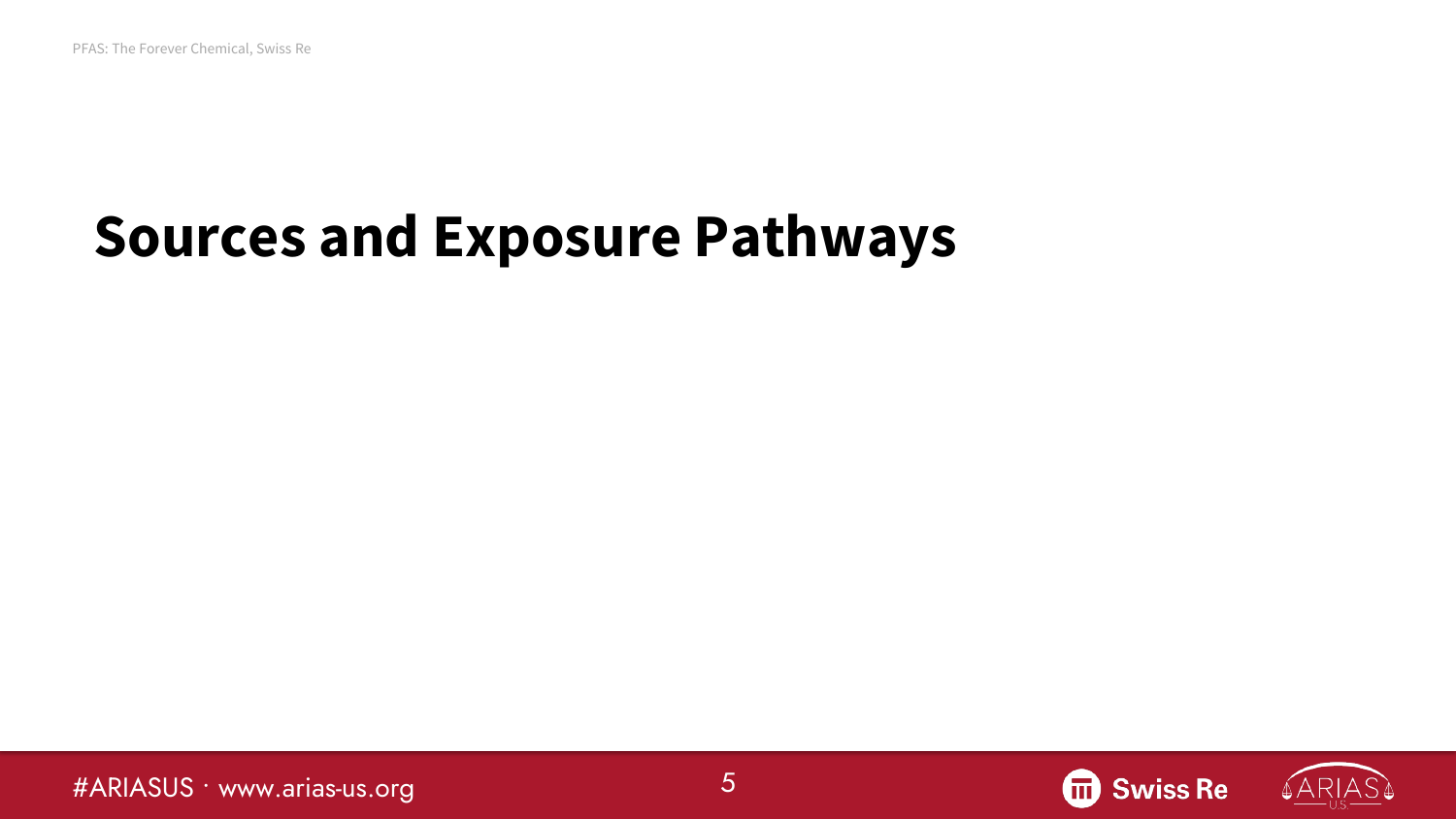

- **Stain resistant and water proofing treatments** on carpets, textiles, furniture, etc.
- **Additives** in polishes, waxes, paints and cleaning products
- **Food contact surfaces** such as cookware, pizza boxes, fast food wrappers, popcorn bags, etc.
- **Protective coatings and sealants**, additives to hydraulic fluids and lubricants (in products as well as in industrial processes)
- **Cosmetics/personal care**
- **Pesticides**
- **Aqueous Film Forming Foams** ("AFFF")







6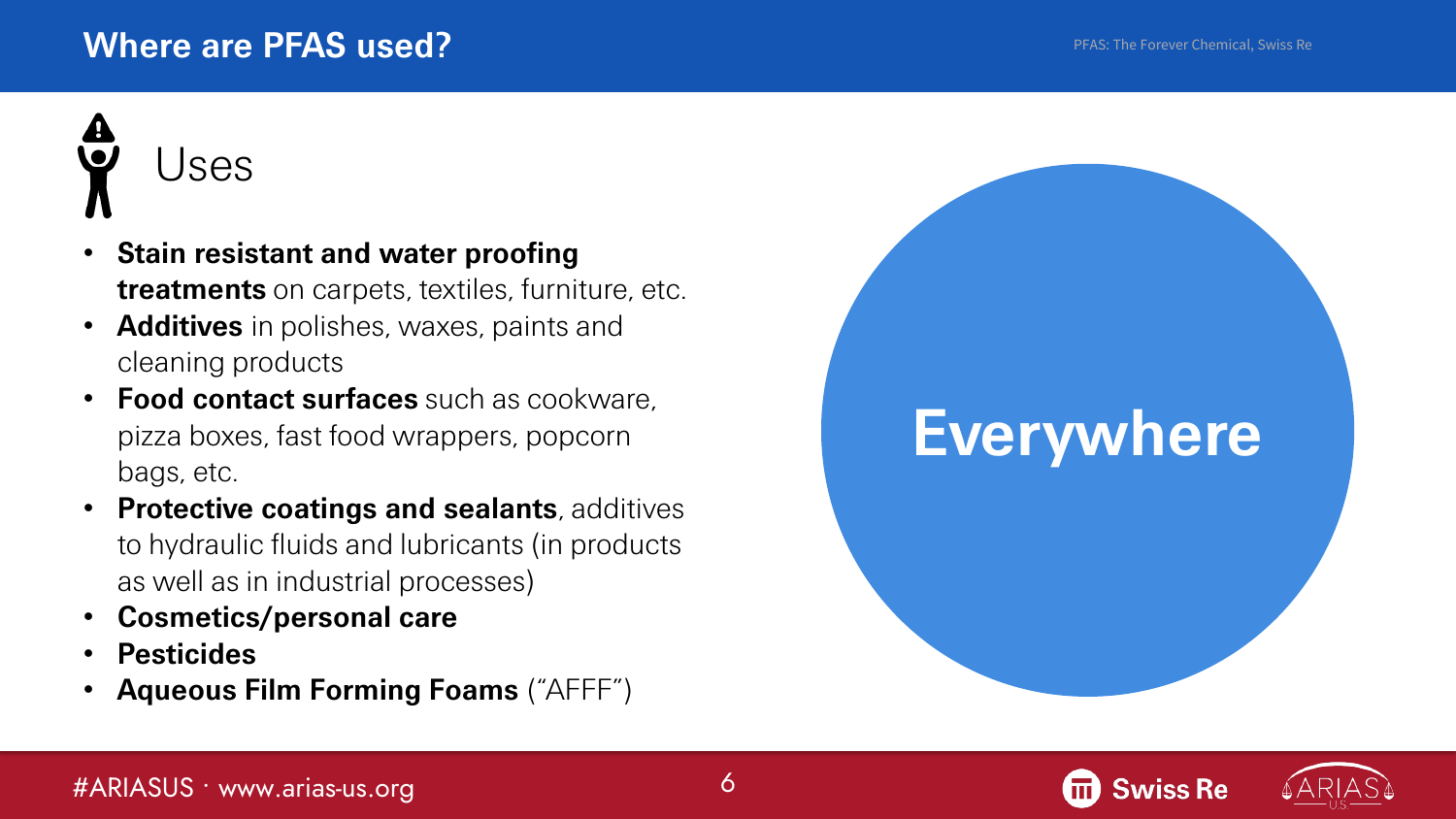#### **Why everywhere and forever?**

PFAS are:

- **Persistent**, remain intact for exceptionally long periods of time (many years);
- **Mobile**, becoming widely distributed throughout the environment as a result of natural processes involving soil, water and air;
- **Bio-accumulative**, in the fatty tissue of living organisms including humans, entering the food chain
- **Allegedly Toxic**, to both humans and wildlife



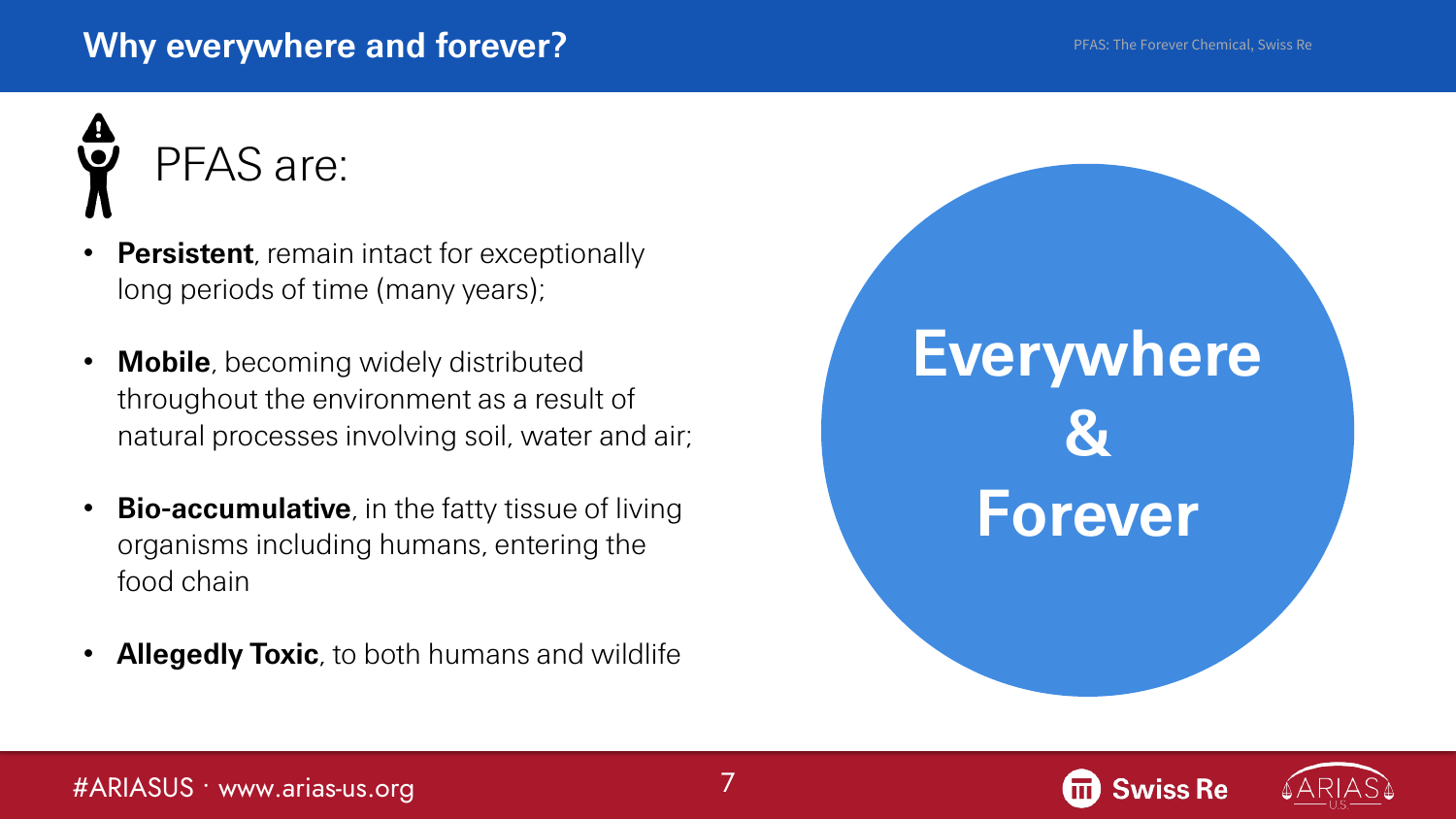#### **Alleged Human Health Effects**

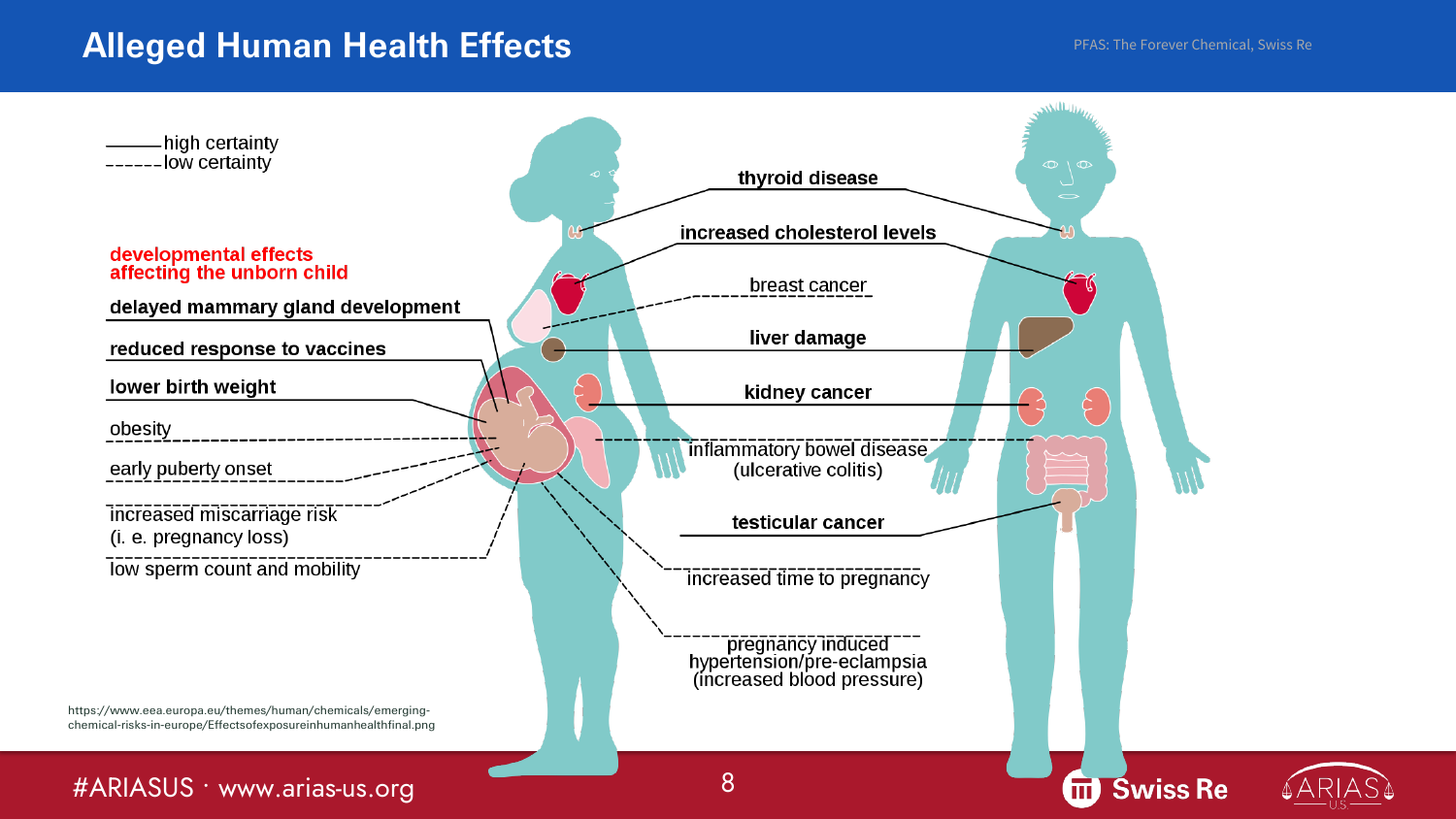#### **PFAS sources and environmental pathways**



Human Exposure and sources of PFAS Image: DWP, adapted from Oliaei et al. 2013.



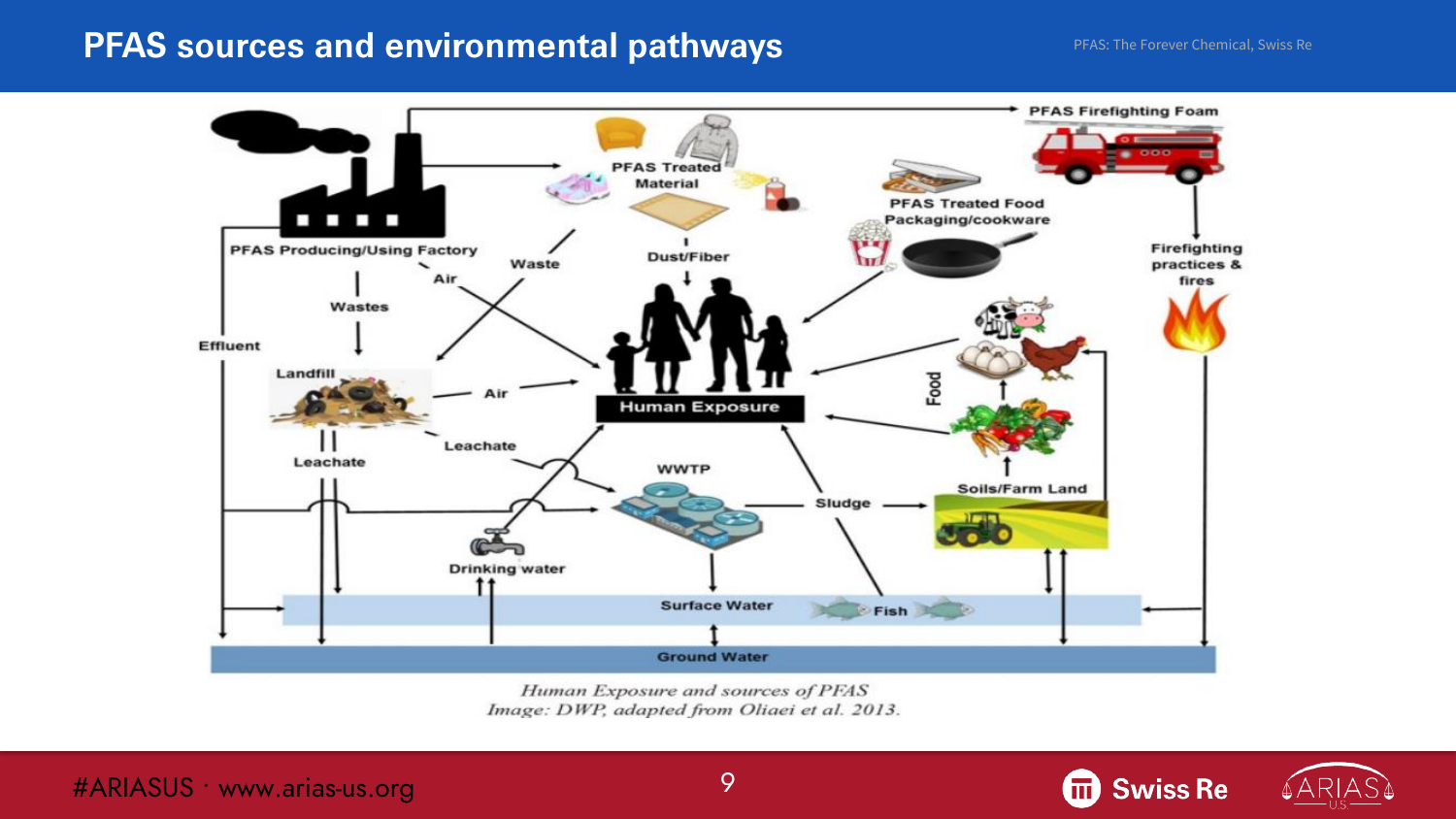#### **Highly complex problem**

# **Challenges**

- **Very large family of compounds**
- **Scarcity of data:**
	- Sampling and analytic difficulties
	- Inapplicability of old models
	- Not regulated
- **Complex behaviour in the environment**
- **Costly water clean-up and remediation**

## **HIGH Uncertainty**

**Swiss Re** 

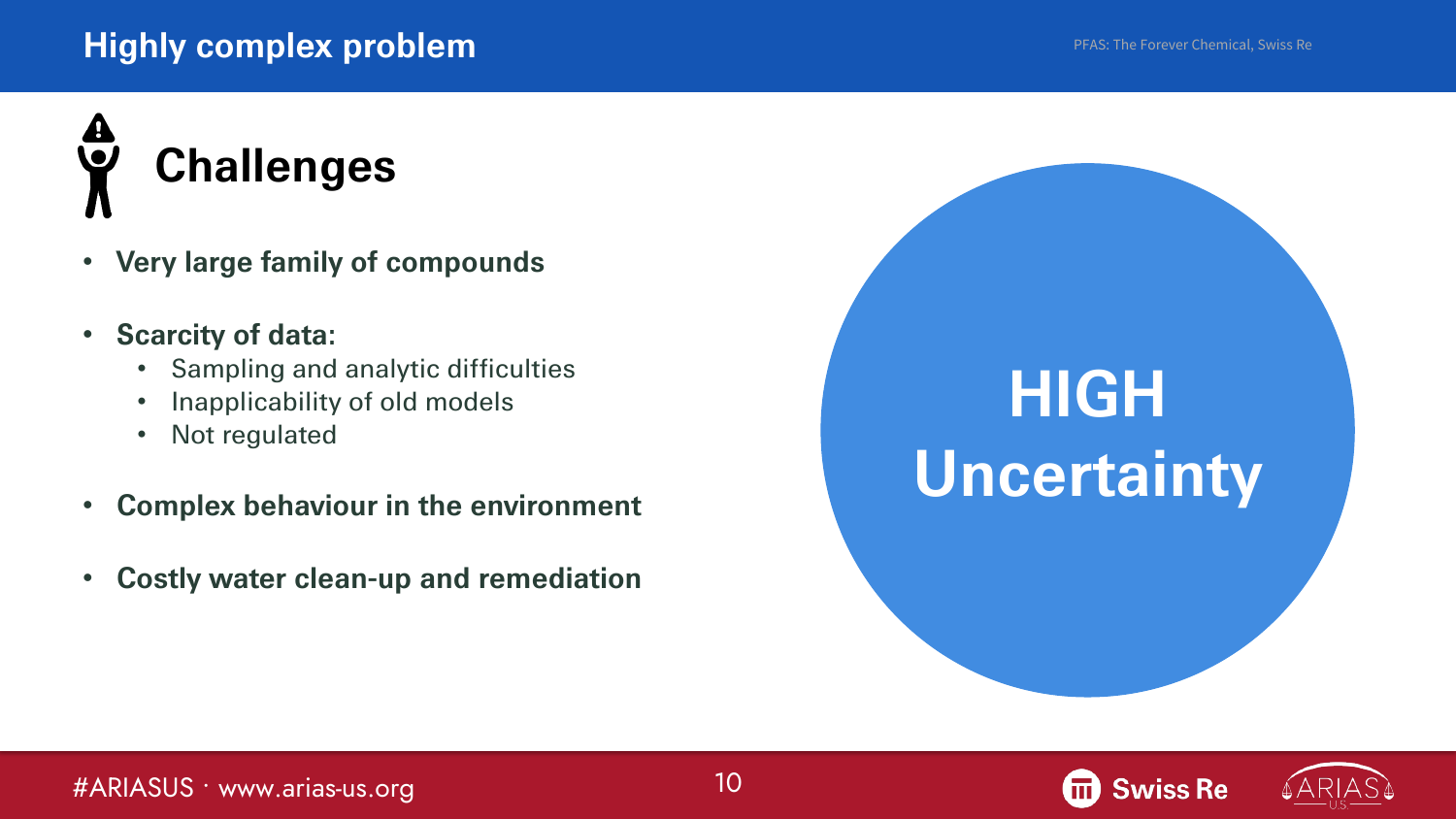### **Timeline of events**





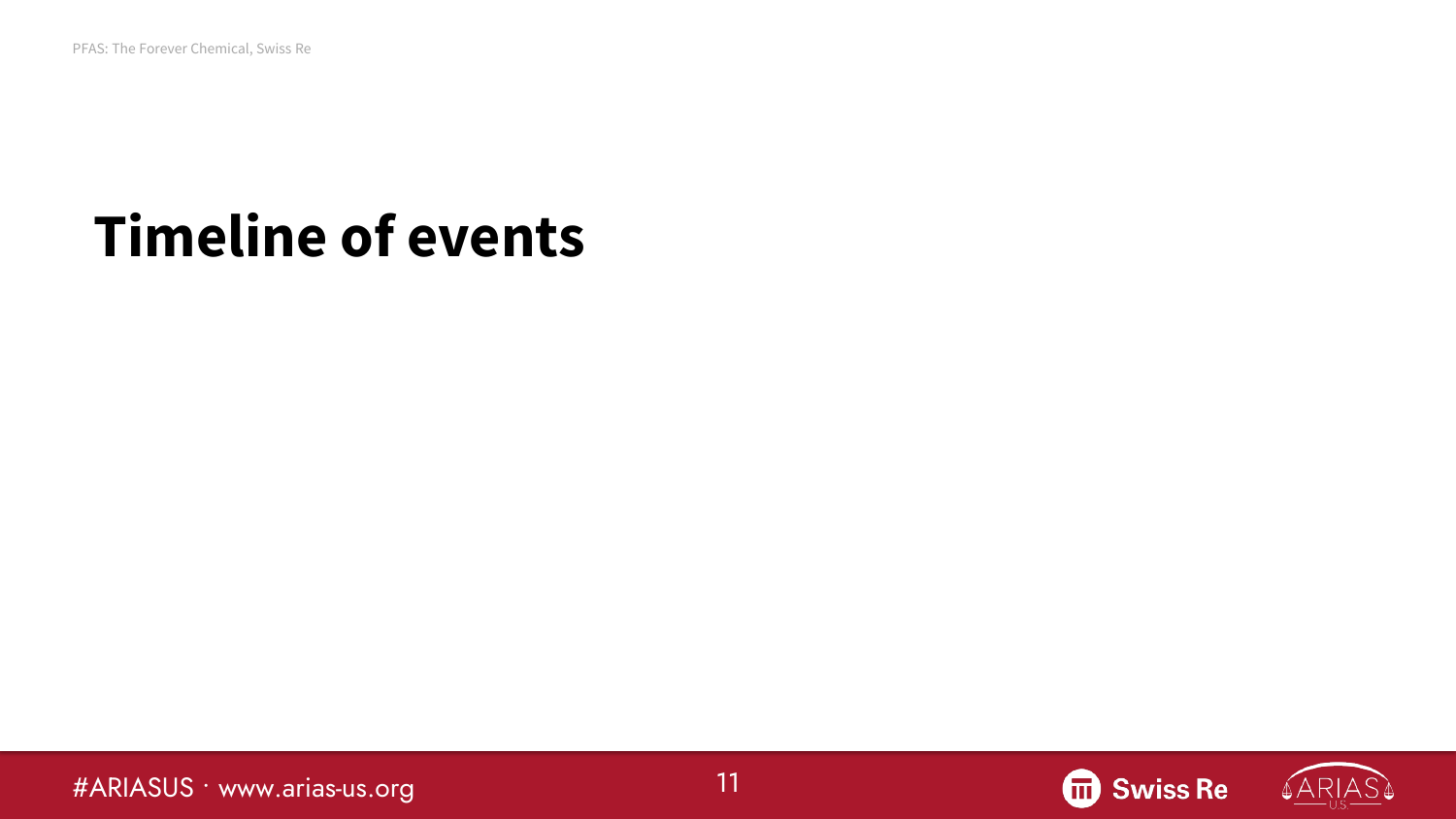#### **Historical PFAS timeline** Commercial and Regulatory development



#ARIASUS • www.arias-us.org

12

**Swiss Re**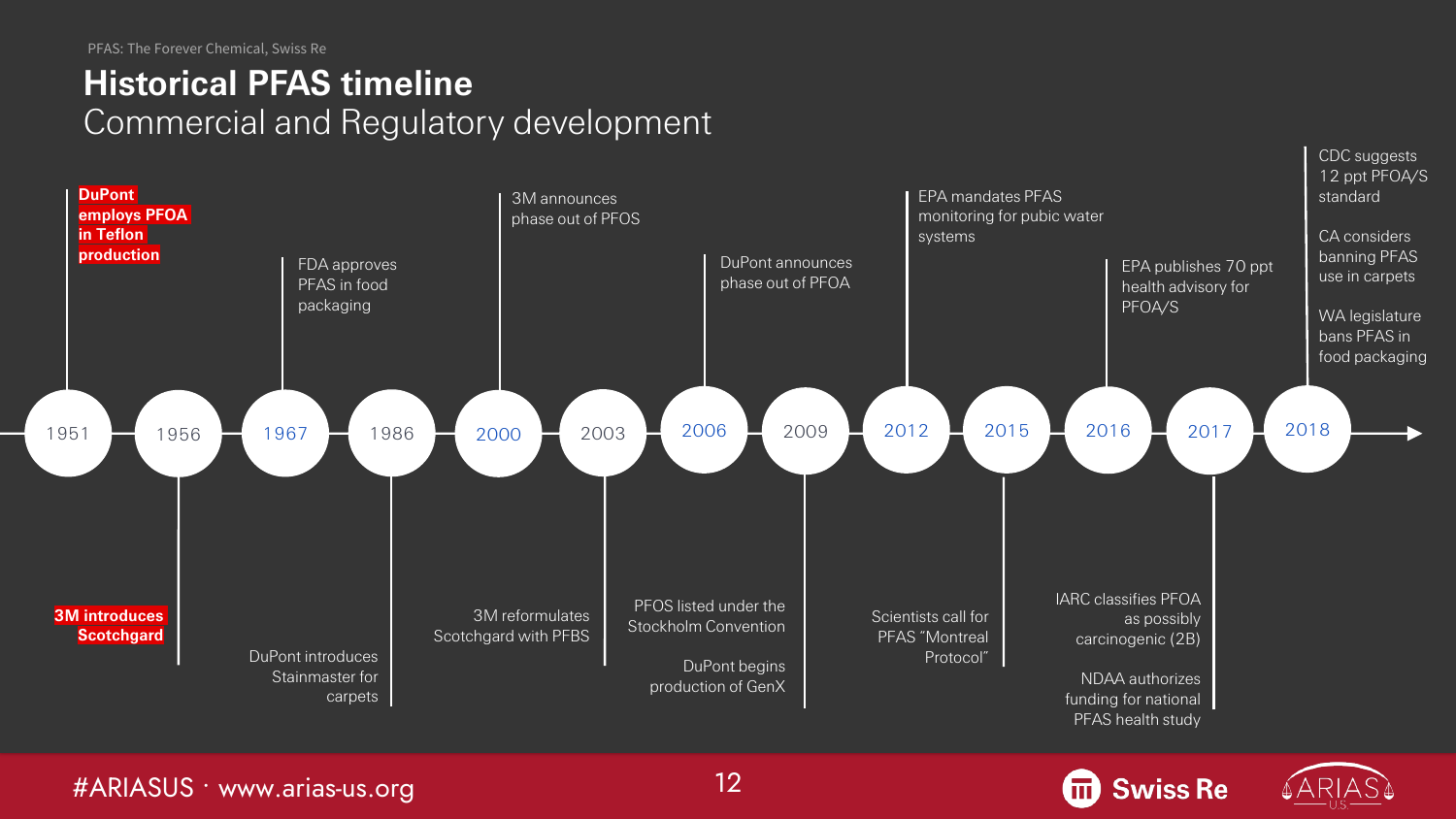PFAS: The Forever Chemical, Swiss Re

#### **Recent PFAS activity** in 2019 and 2020



13

#### #ARIASUS • www.arias-us.org

**Swiss Re**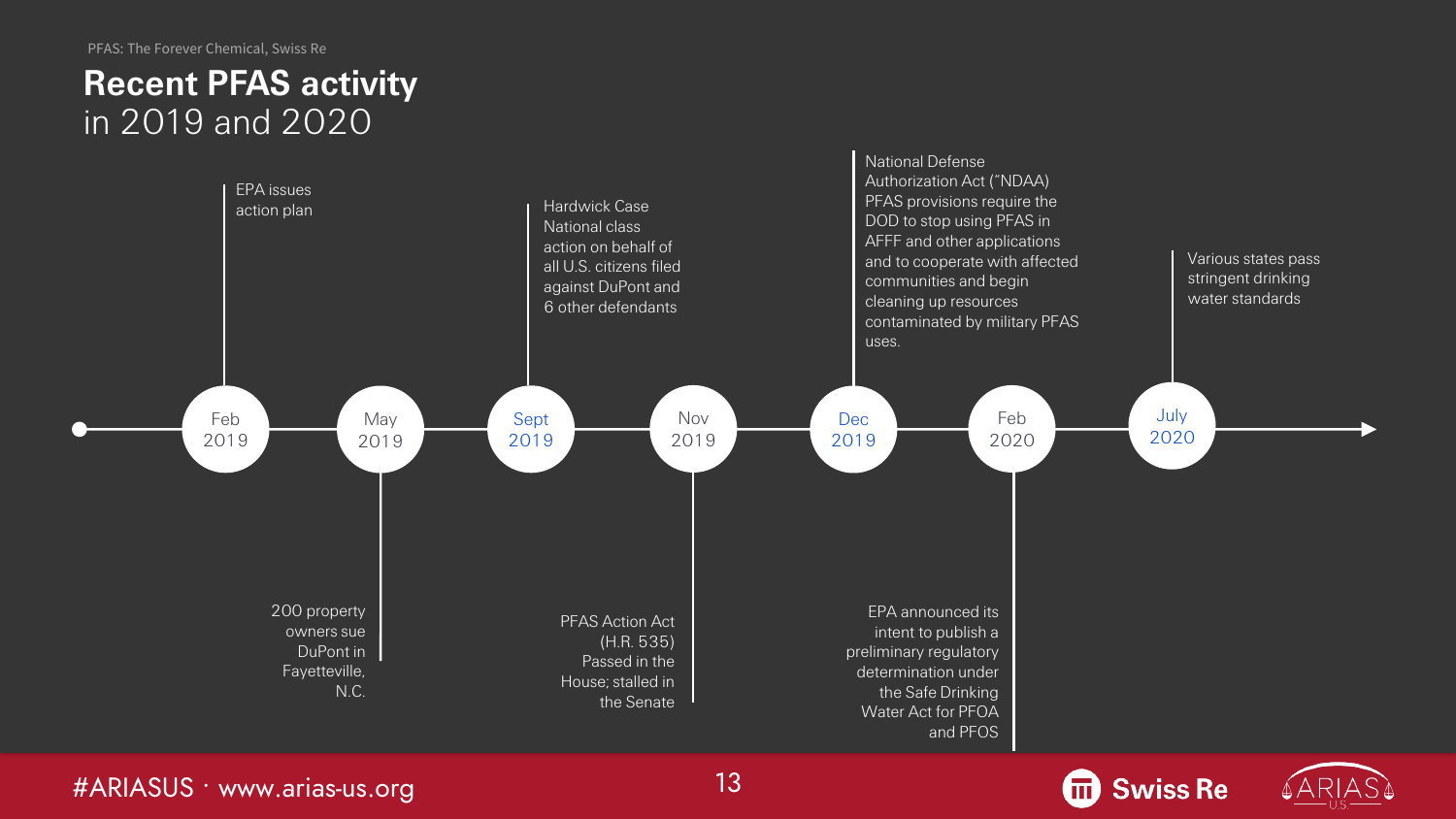## **Litigation landscape**



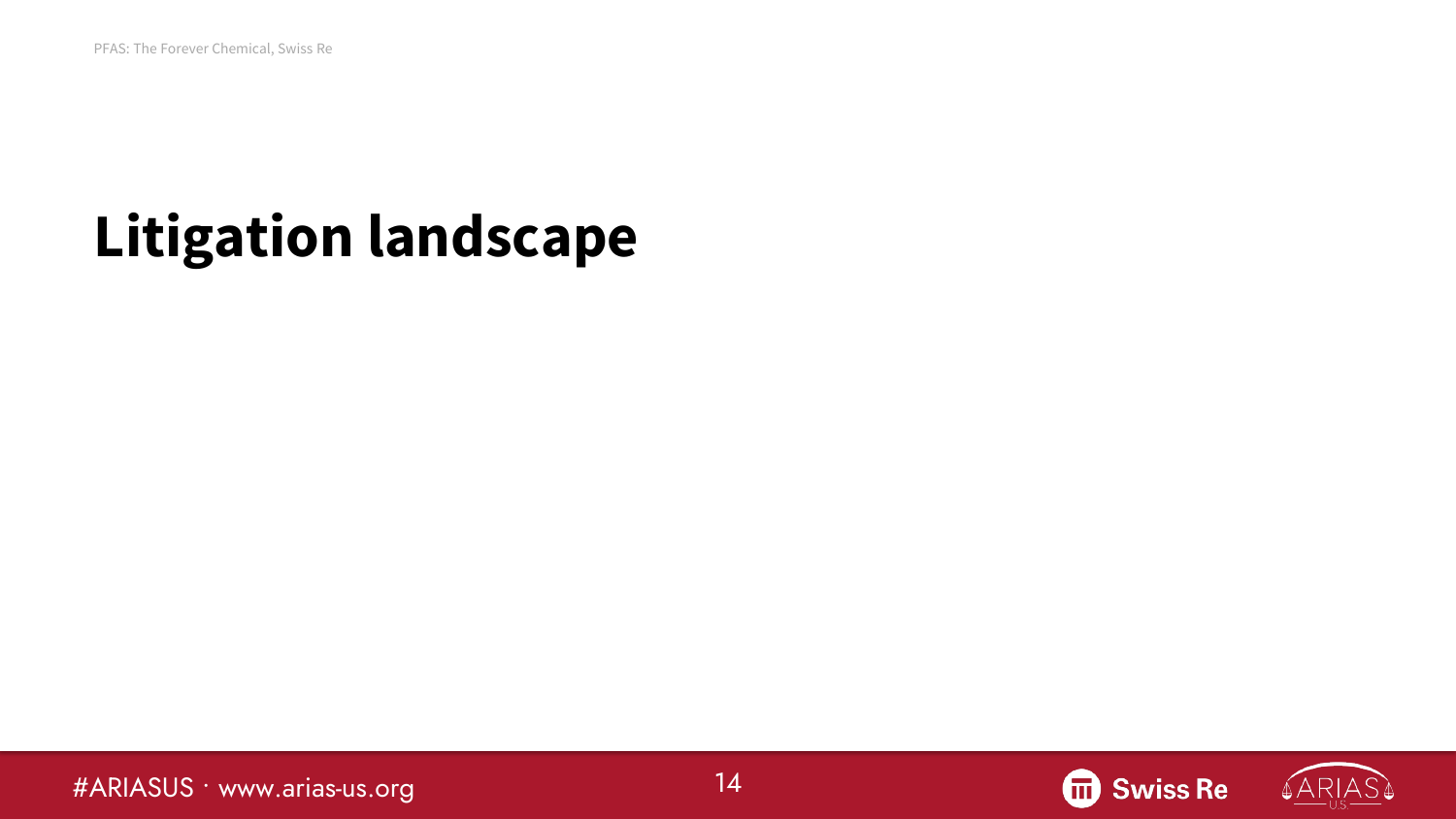#### **Litigation landscape: the early years "Dark Waters"**



Earliest litigation against DuPont in 1999 ID'd causal links to 6 diseases ("Dark Waters")

**Class action settled in 2004 for \$343M and established a panel to study the link between PFOA and disease (C8 Panel).**

Panel determines **link between PFOA and 6 illnesses**

Trials begin for thousands of plaintiffs. After several seven figure verdicts, **DuPont settles the remaining 3,500 cases for \$670.7M.**



https://www.nytimes.com/2016/01/10/magazine/thelawyer-who-became-duponts-worst-nightmare.html





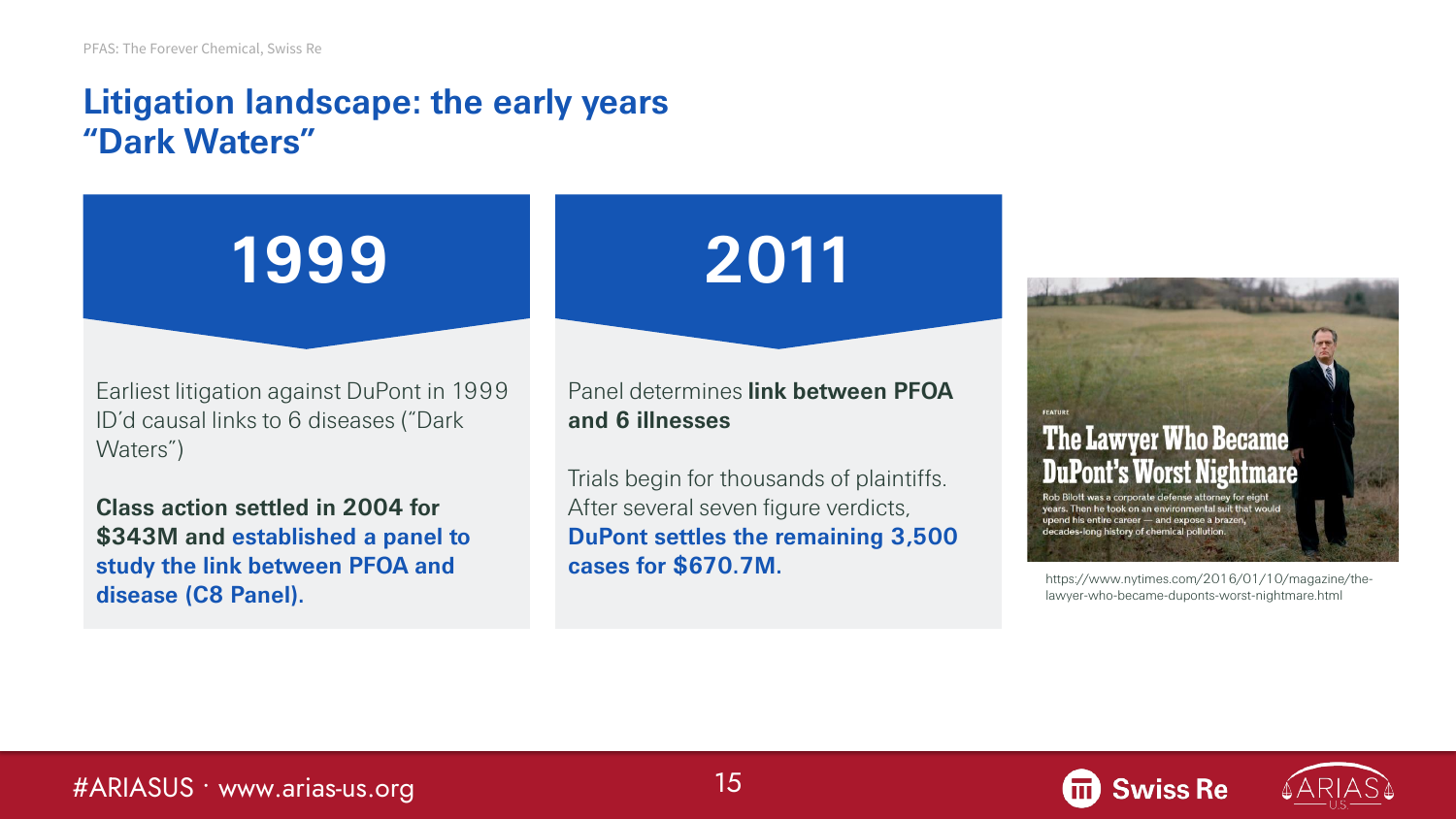#### **Litigation Landscape: 20 Years Later**

Minnesota case brought by AG v. 3M for NRD/drinking water settled for **\$850M** in 2018; many other AG cases filed (NH, VT, NY, NJ)

> **Suits by residents against other downstream users** such as paper mills, clothing and carpet manufacturers

2020 Wolverine settlement for **\$69M** for clean-up of water contamination from waterproof boot **manufacturing process**

> **AFFF MDL Litigation** More than 700 military bases with confirmed or suspected contamination – also impacting airports and adjacent properties

Numerous **AFFF water contamination and PD/BI** cases pending suits by AGs, municipalities and citizens. Estimated cost of clean-up for military bases alone is \$2B



#### #ARIASUS • www.arias-us.org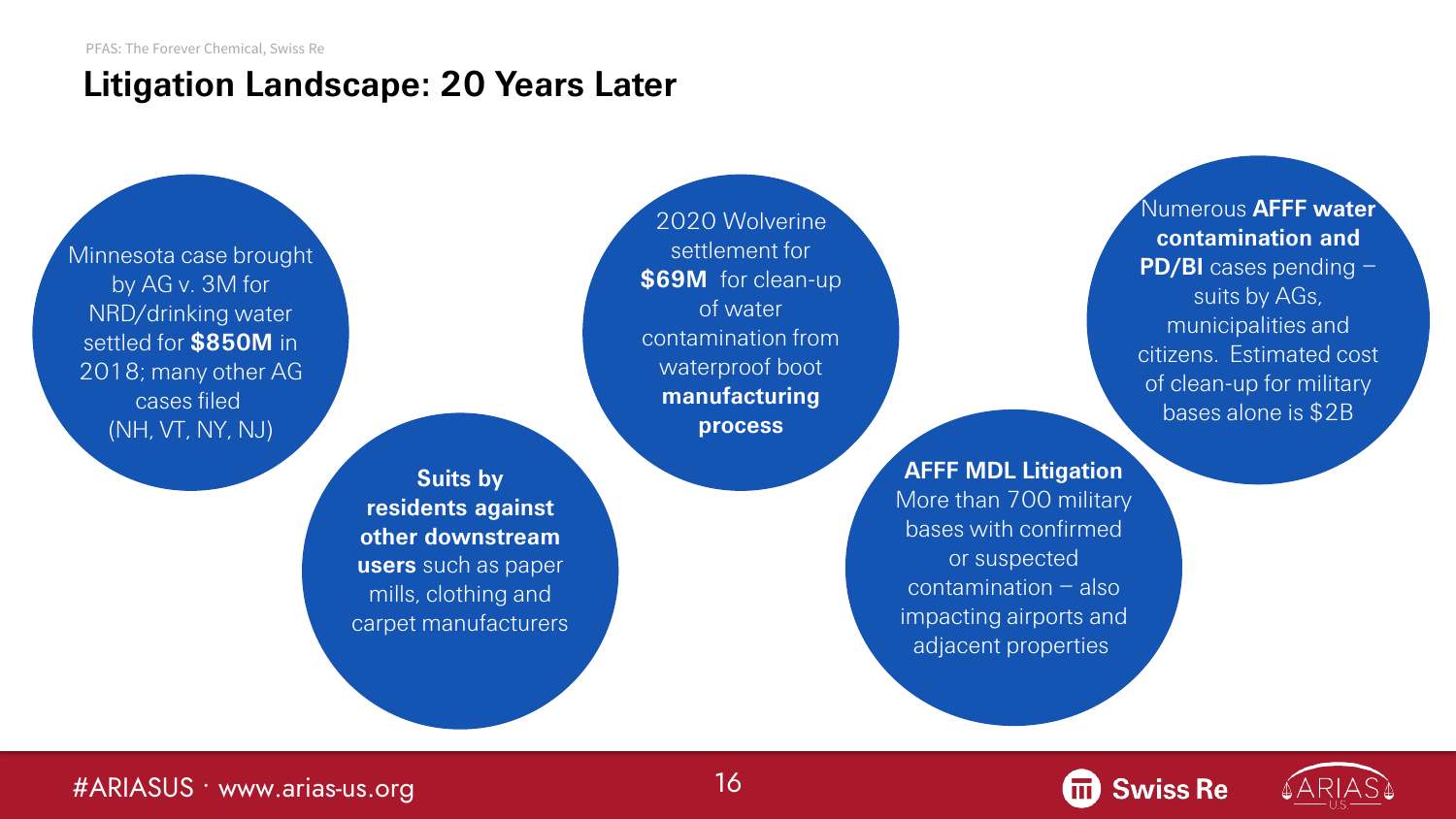#### **Litigation Landscape: What to Watch in 2022-2023**

**Continued shift of focus to Downstream users**

AFFF MDL **Bellwether Trials** 2023

New Targets: **Waste Management Industry Cosmetics/Food**

More **class certifications** (see *Hartwick* ruling)

**Swiss Re** 

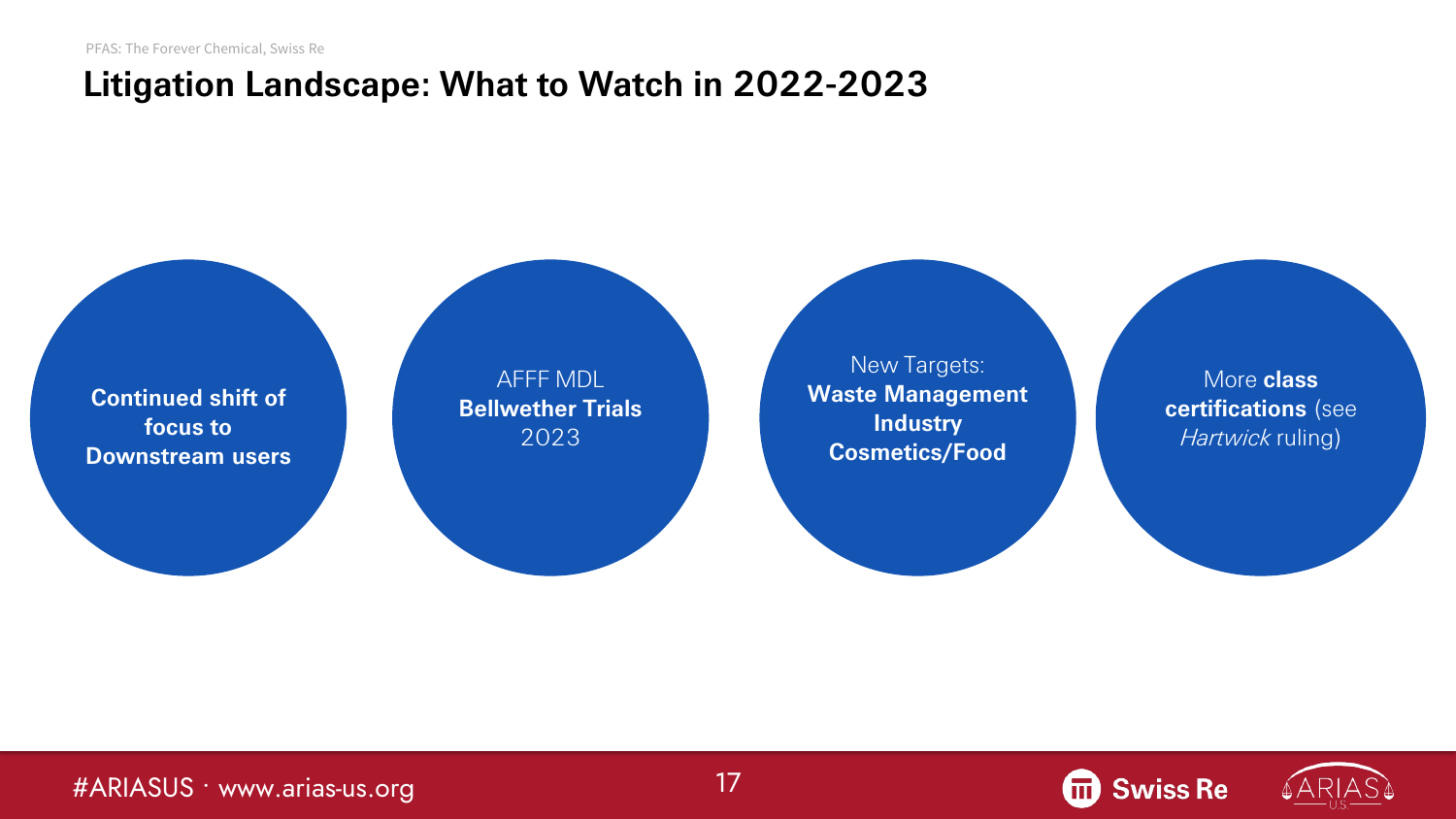### **Regulatory landscape**



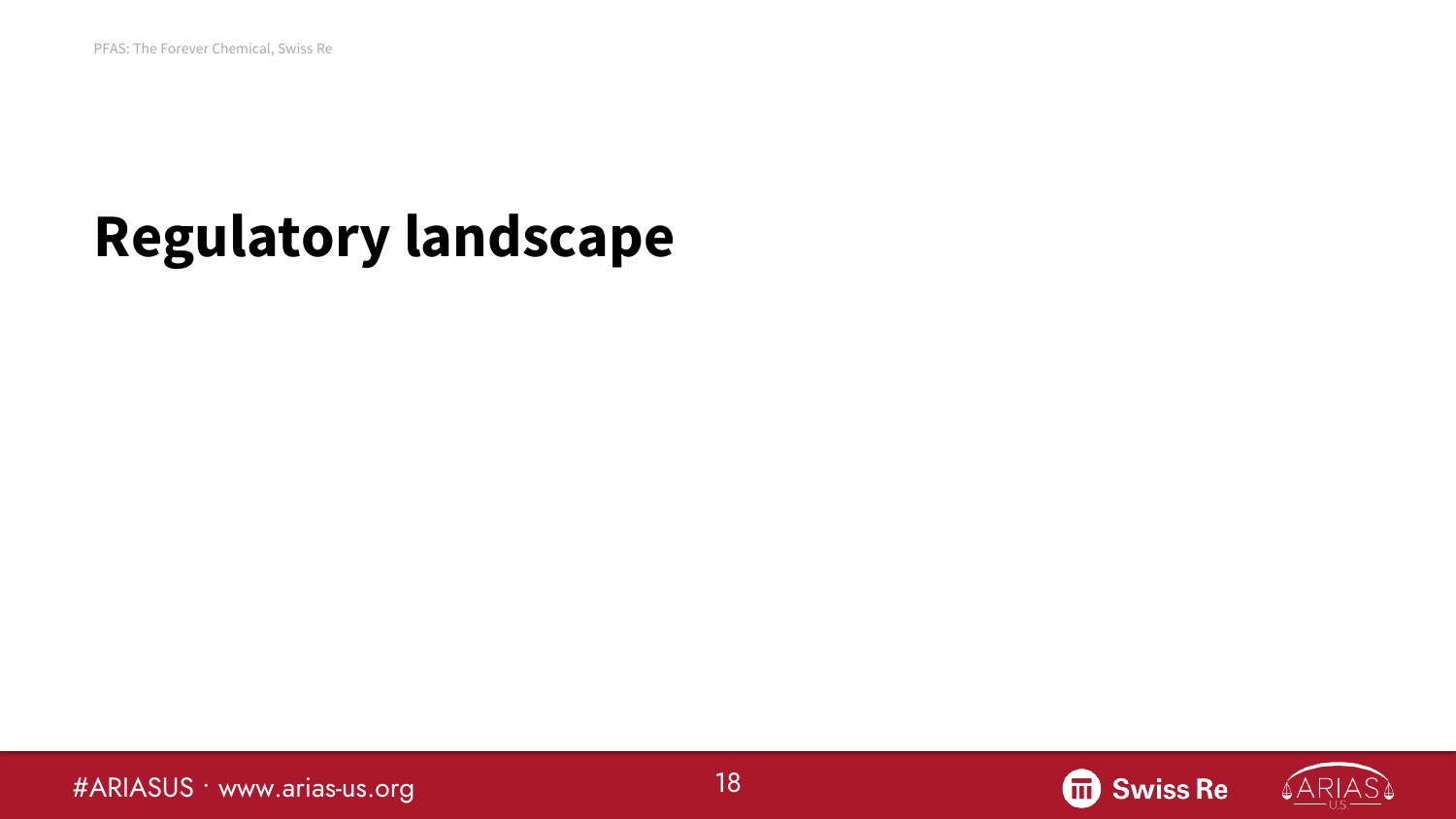

#ARIASUS • www.arias-us.org

19

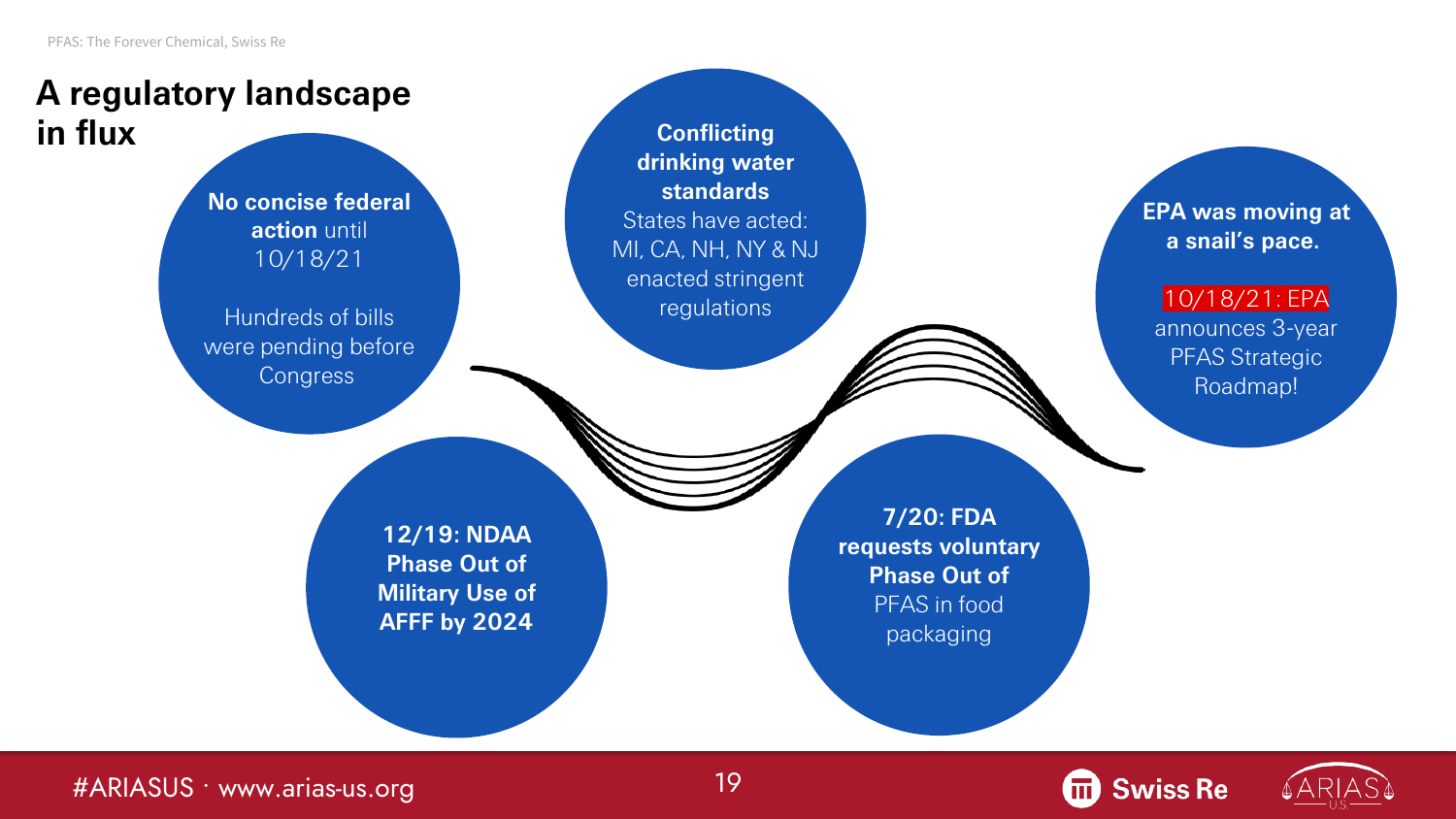PFAS: The Forever Chemical, Swiss Re

#### **EPA's Strategic Roadmap: 2021-2024**



**Swiss Re** 

 $\bf \varpi$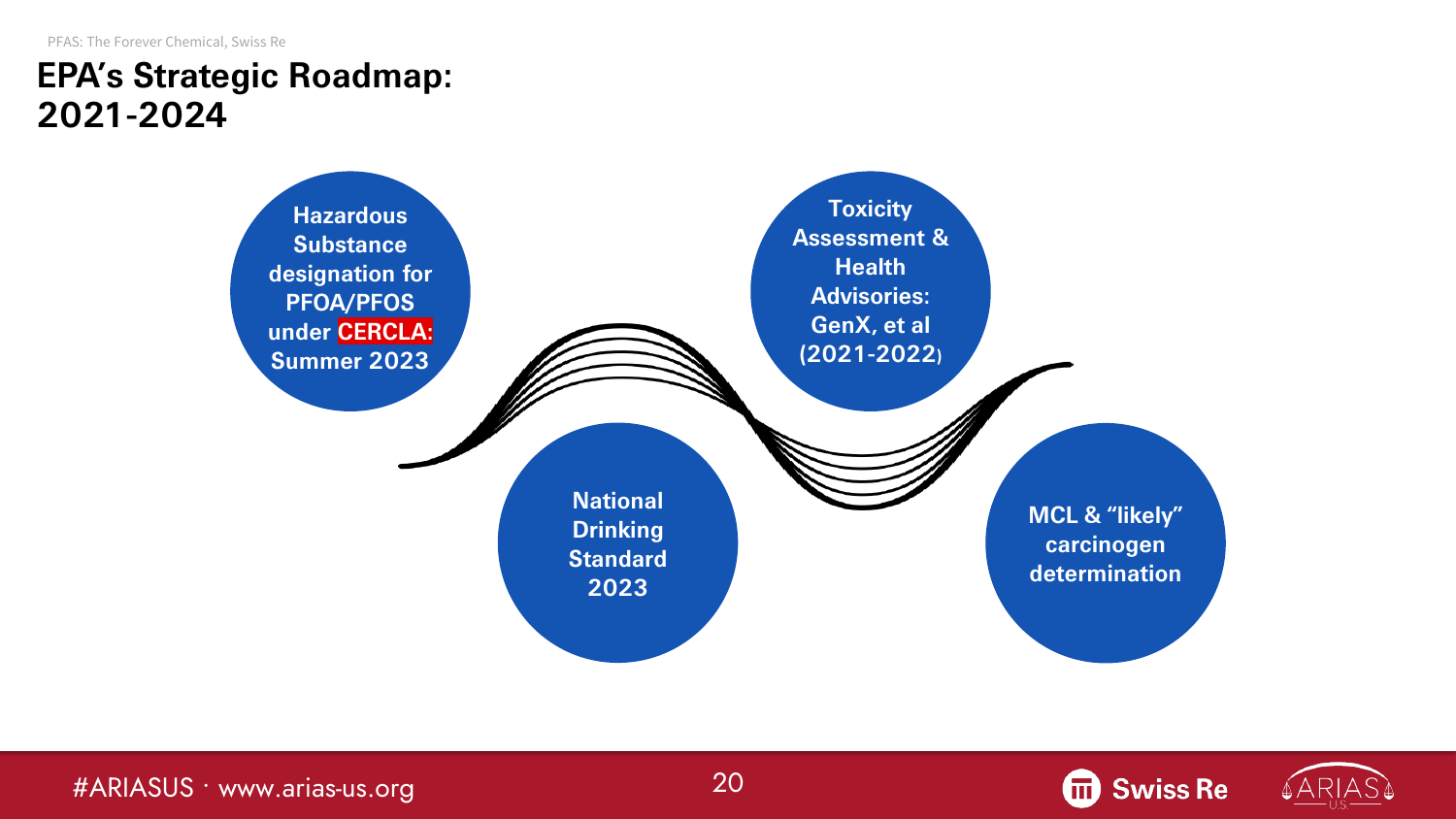### **What's next?**



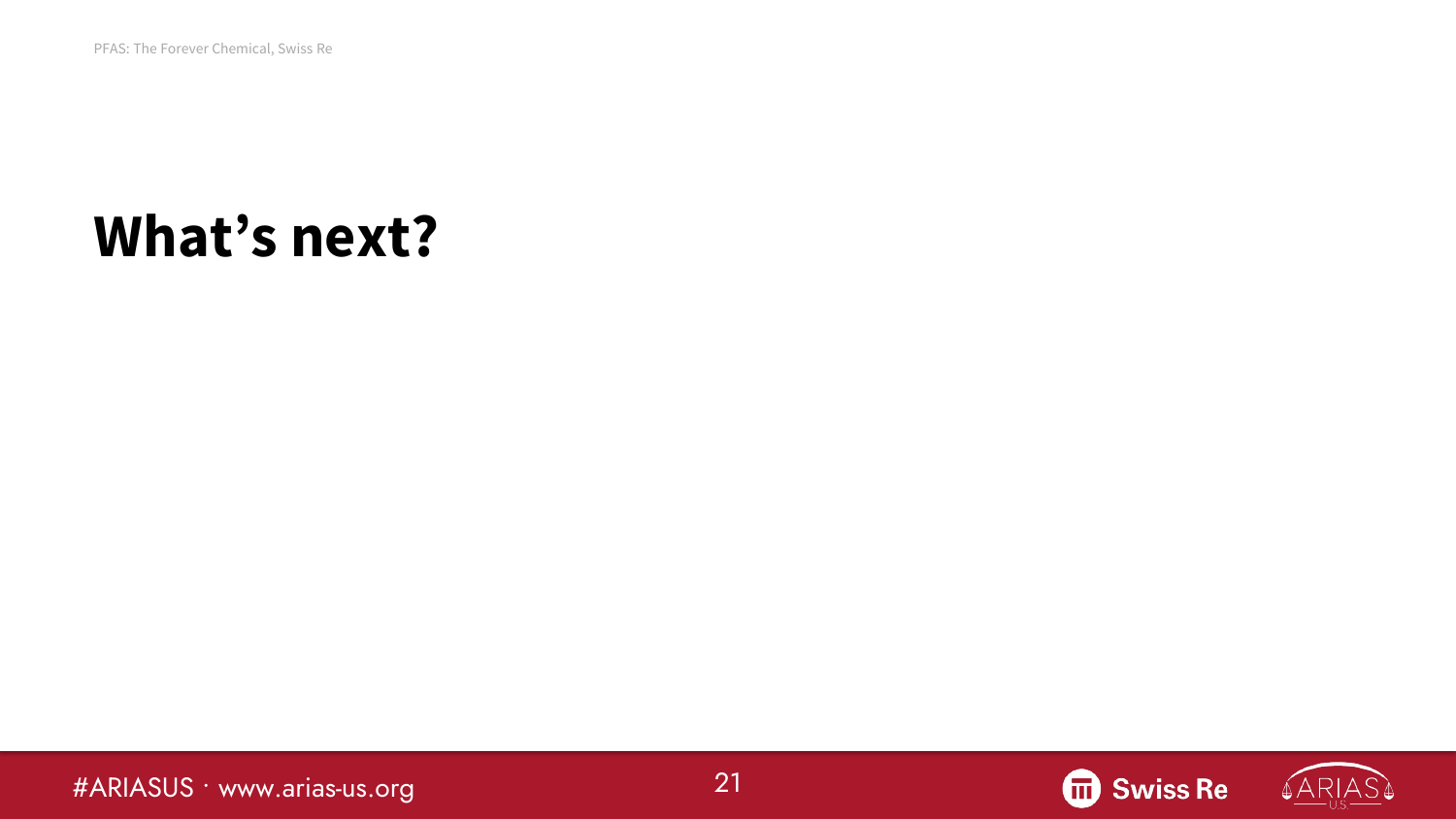#### **The next wave** Consumer class actions? Agriculture? Product liability suits?

*Kroger* and *Nguyen*  putative consumer class actions filed in CA

**New theory** Plaintiffs rely on alleged omissions or representations about health risks

**Product Liability Cases cosmetics**, **food** pesticides, other products

Suits by farmers/fisheries as focus on soil/water continues to evolve

**Swiss Re** 



#### #ARIASUS • www.arias-us.org

2000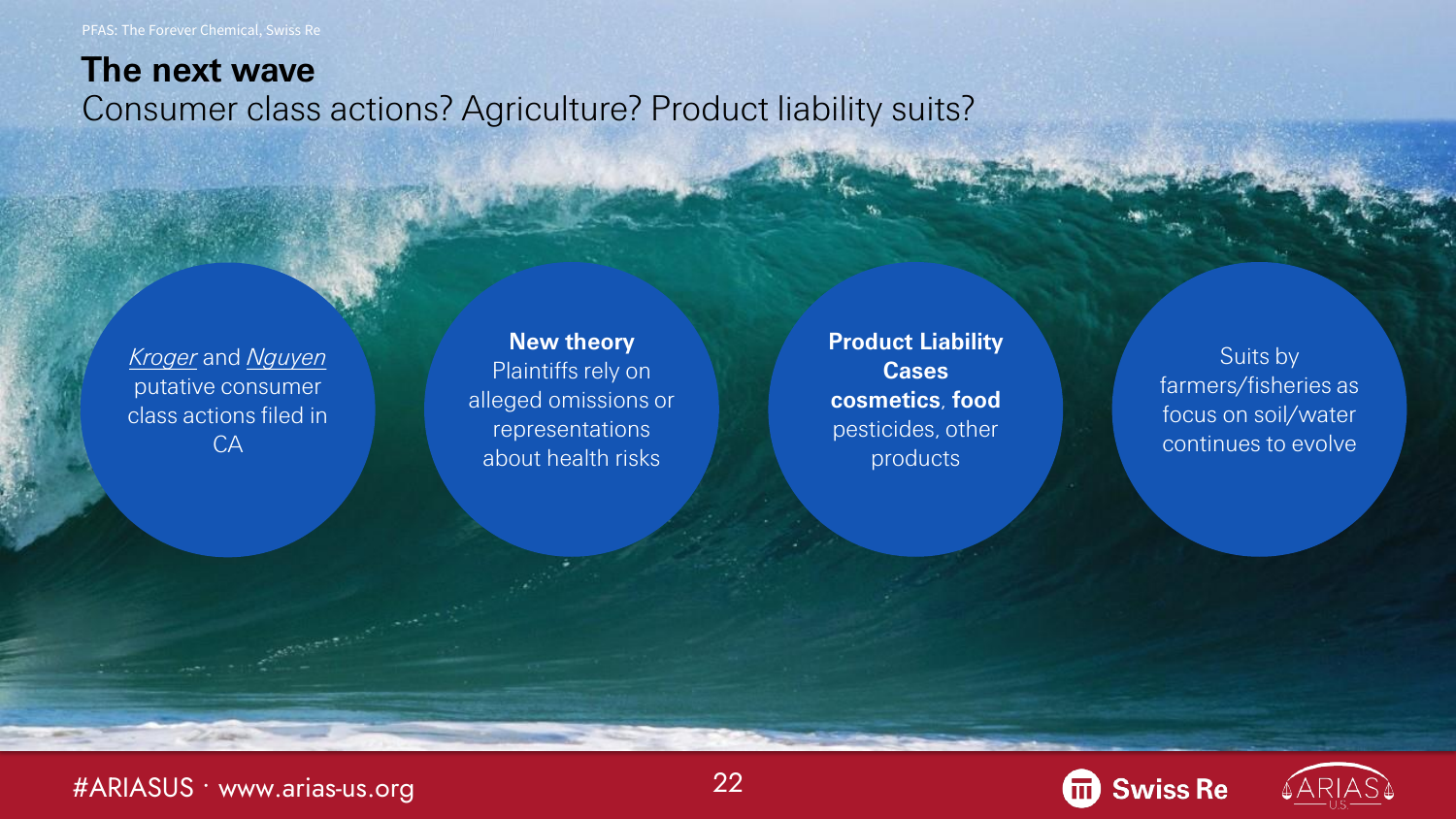## Insurance considerations

**Which policies?** Exposure to pre-1986 policies **Aggregates/exhaustion Prior Settlements Occurrences Allocation**

#### **PLL policies**

PFAS are still being released. Is a PLL policy triggered or is there a historic/continuous release that triggers legacy policies?

**Swiss Re** 

#### **Pollution Exclusion**

for post-1986 policies.

Will it apply? (*see Tonoga v. New Hamphire Ins. Co.)*

**PFAS exclusions** are being added to current policies

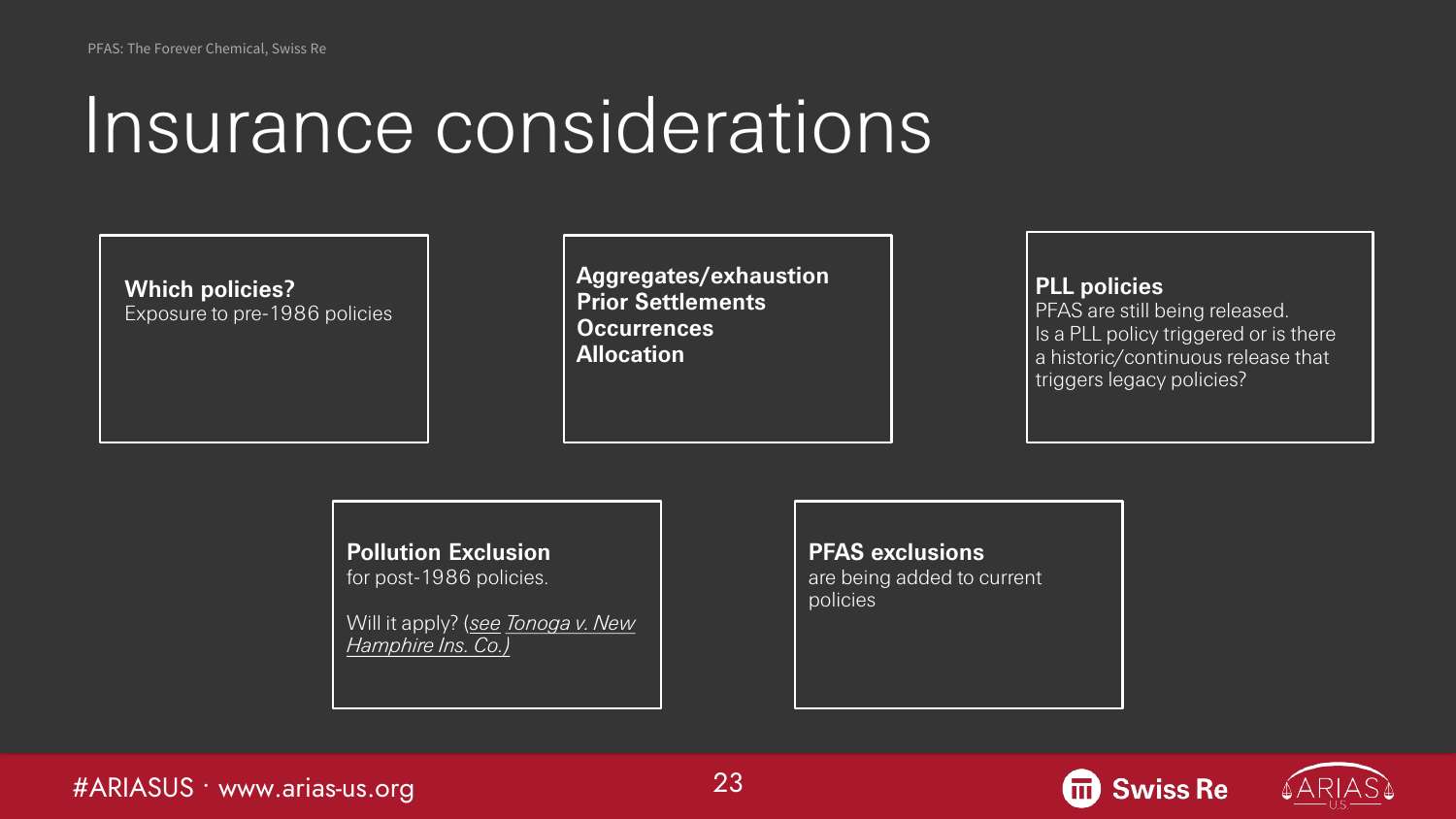## **Thank you!**







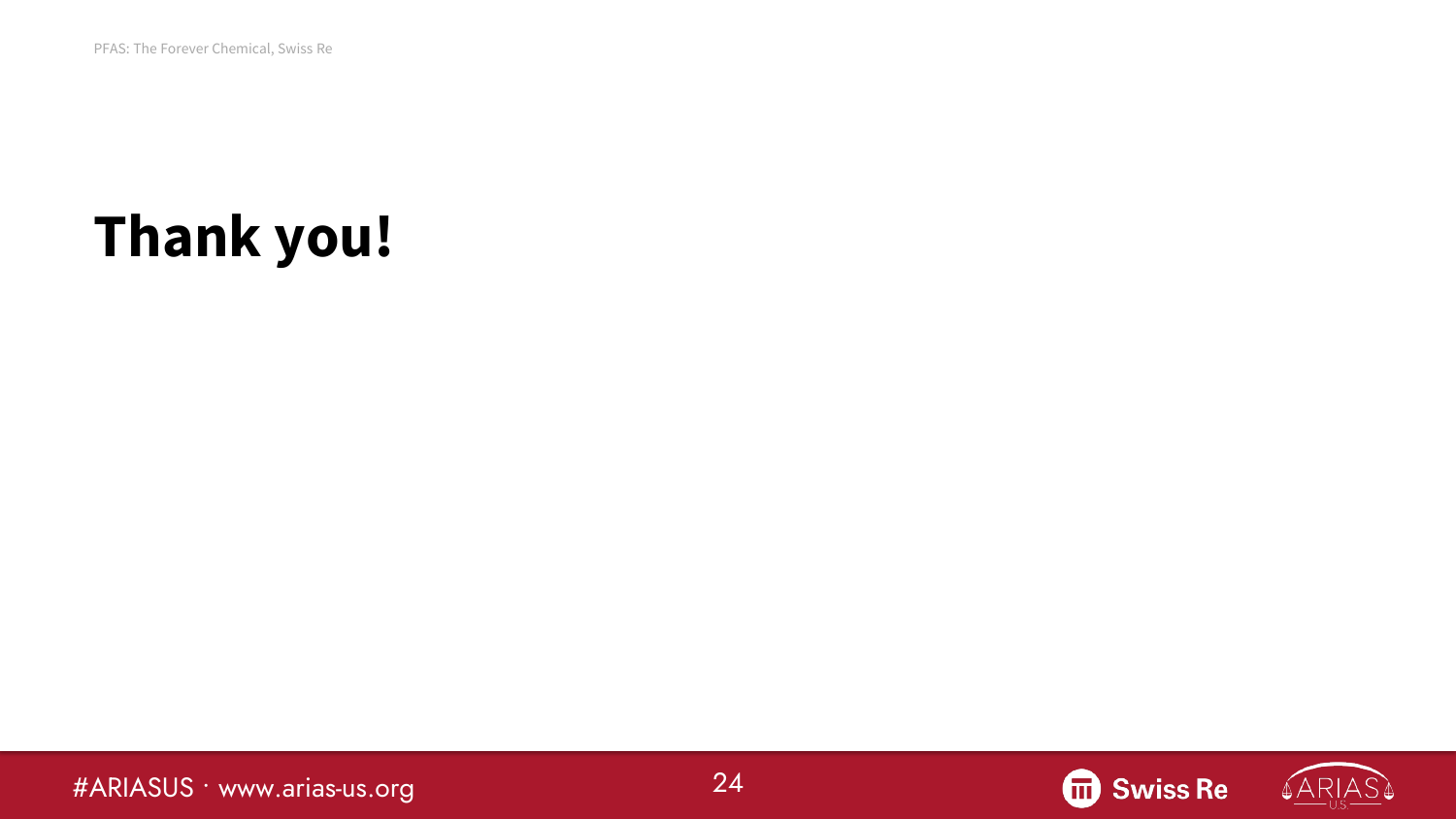